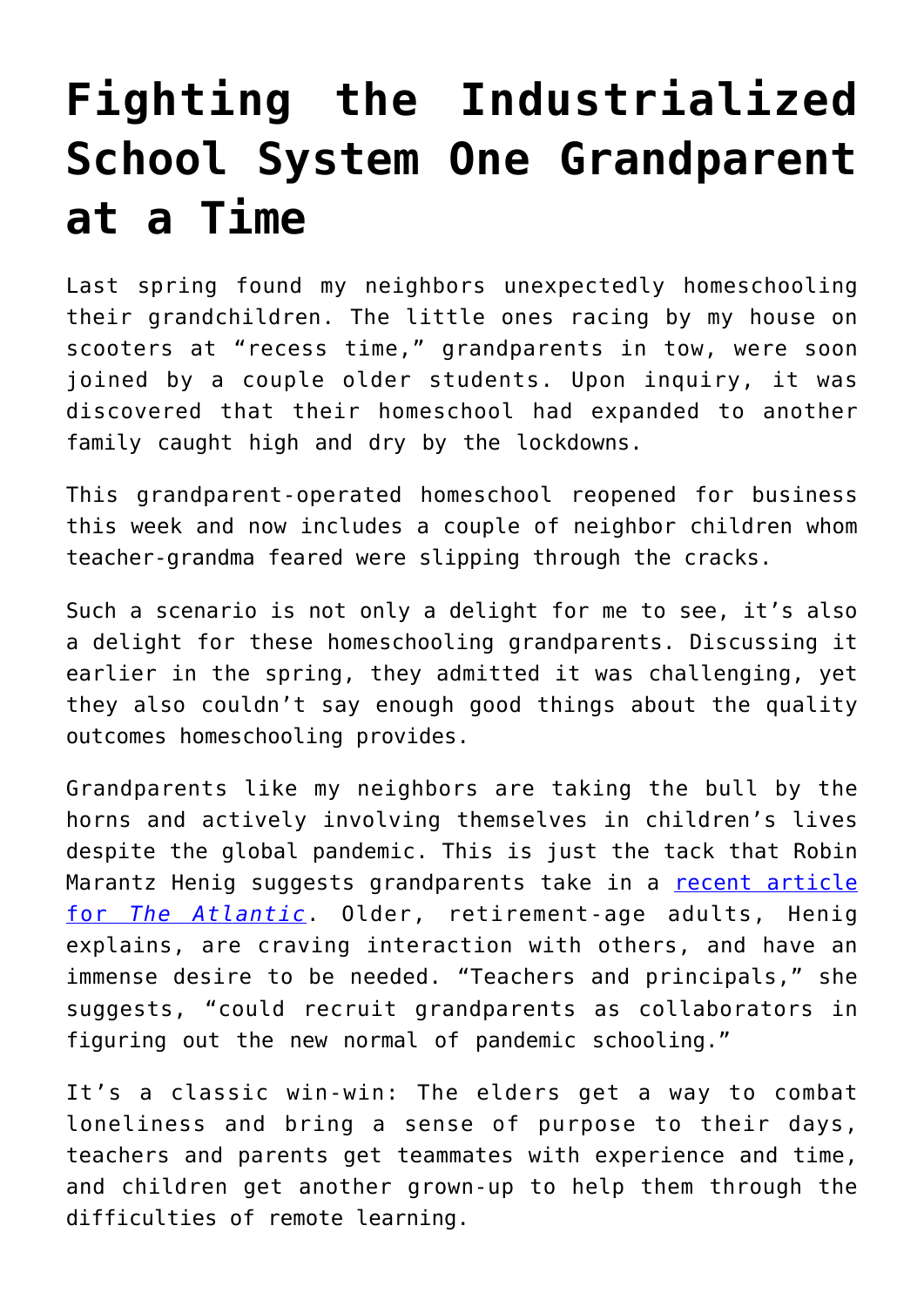Henig also discusses how grandparents can make up for the lack of attention children receive when lost in a classroom of nearly 30 other students. The grandparent would act as an advocate for the child, providing extra support on assignments and learning concepts, and making sure important messages make their way from teacher to parents.

The funny thing about this is that schools have spent a number of years seemingly trying to separate the old from the young and children from their families. Former teacher and author [John Taylor Gatto claims](https://www.amazon.com/gp/product/086571231X/ref=as_li_qf_asin_il_tl?ie=UTF8&tag=intelltakeo0d-20&creative=9325&linkCode=as2&creativeASIN=086571231X&linkId=a906ba6b6d78871d7b5328204d686d41) the United States has become a "nation of institutions" rather than one of communities.

"By isolating young and old from the working life of places and by isolating the working population from the lives of young and old," Gatto writes, "institutions and networks have brought about a fundamental disconnection of the generations. The griefs that arise from this have no synthetic remedy; no vibrant, satisfying communities can come into being where young and old are locked away."

We've complained a lot in recent months about the isolation which has grown up between extended families, churches, friends, and communities. It's good we are realizing the problems such isolation causes, and we should continue to push against it. But while we wail about the current isolation, we seem to have forgotten about the isolation which has been taking place for years, the isolation Gatto speaks of above. He goes on to say:

Since the logic of family and community is to give scope to variety around a central theme, whenever institutions intervene significantly in personal affairs they cause much damage. By redirecting the focus of our lives from families and communities to institutions and networks, we, in effect, anoint a machine our king.

As we wait for life to right itself, teachers, administrators,